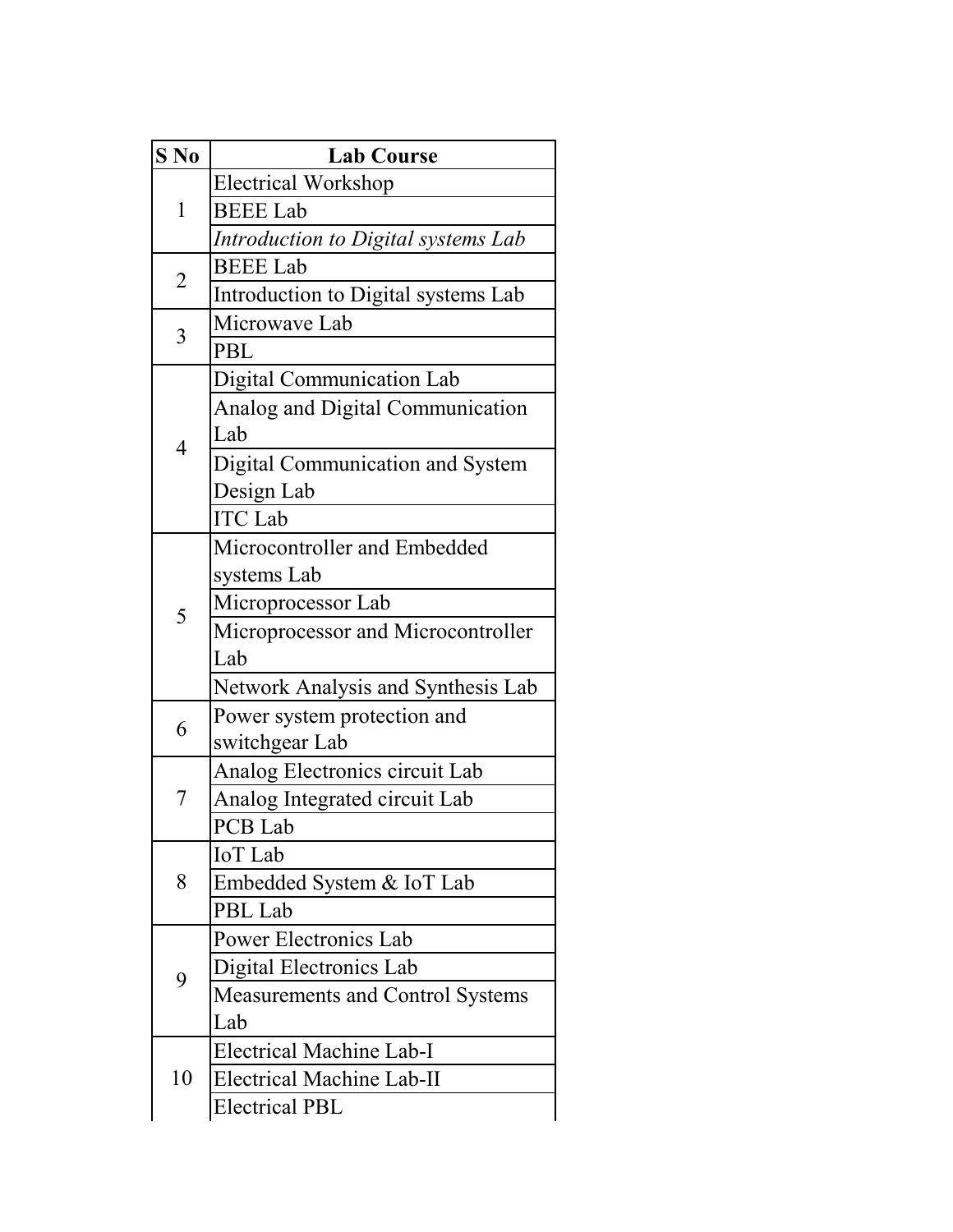|    | Data structures Using C Lab      |
|----|----------------------------------|
| 11 | Machine Learning Lab             |
|    | Simulation Lab                   |
|    | <b>VLSI</b> Design Lab           |
|    | Power Electronics and Drives Lab |
|    | Power Systems Lab-I              |
|    | Power Systems Lab-II             |
|    | Digital Signal Processing Lab    |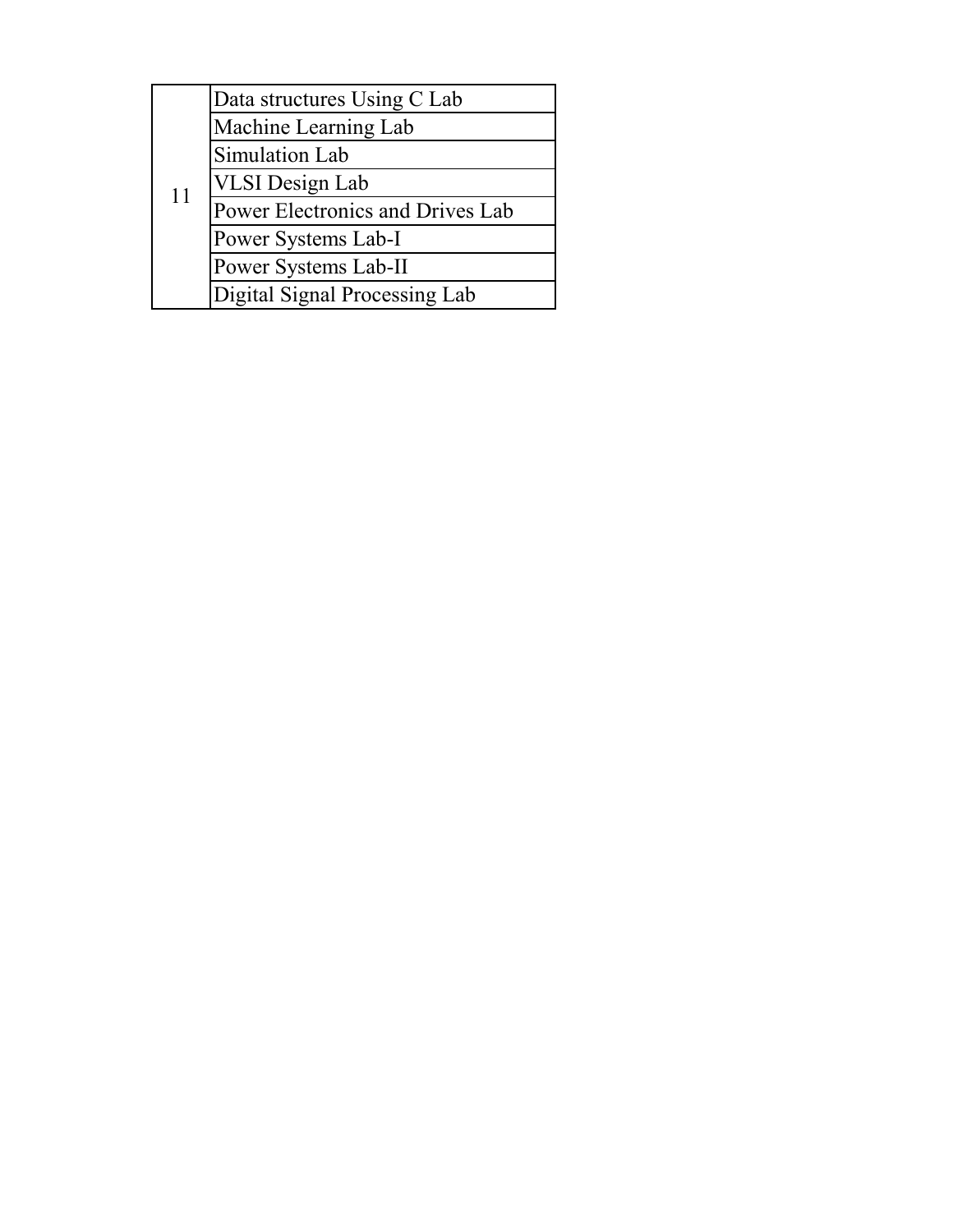| <b>Lab Name</b>                         | <b>Faculty Incharge</b> |  |
|-----------------------------------------|-------------------------|--|
| Basic Electrical & Electronics Lab-I    | Dr Yogesh Kumar         |  |
| Basic Electrical & Electronics Lab-II   | Mr Prabhat Srivastava   |  |
| Microwave Engineering Lab               | Mr Dinesh Singh         |  |
| Communication Engineering Lab           | Dr Indu                 |  |
| Microprocessor & Embedded System Lab    | Dr Usha Chauhan         |  |
| Power System Lab                        | Dr Sheetla Prasad       |  |
| Analog Electronics Lab                  | Dr Rashid Ansari        |  |
| IoT & Project Lab                       | Dr Jeba Das             |  |
| Power Electronics & Instrumentation Lab | Dr Gitanjali Mehta      |  |
| Electrical Machine Lab                  | Dr Lokesh Varshney      |  |